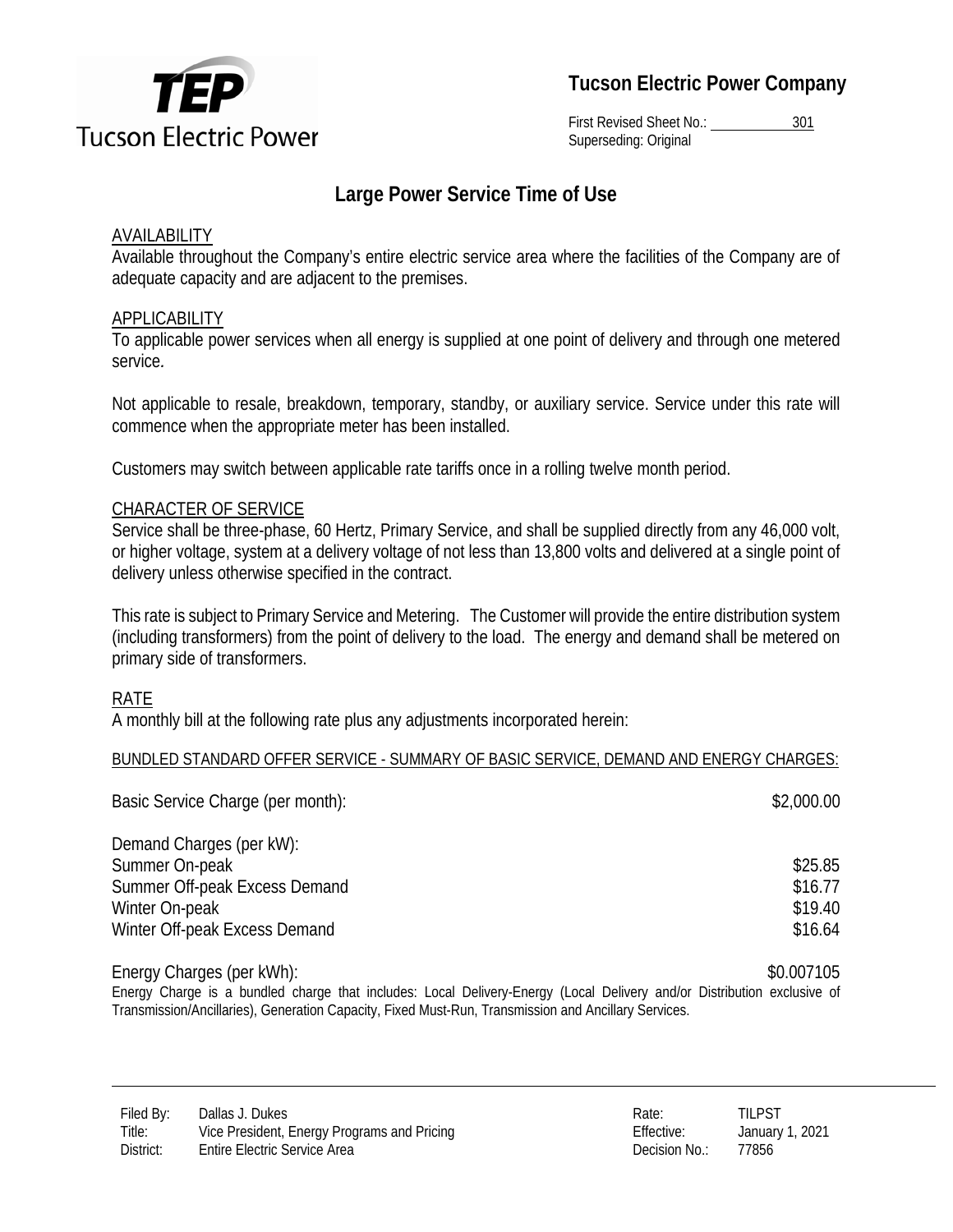

**Tucson Electric Power Company** 

First Revised Sheet No.: 301 - 1 Superseding: Original

| Power Supply Charges (per kWh): | Summer            | Winter            |
|---------------------------------|-------------------|-------------------|
|                                 | (May – September) | (October – April) |
| Base Power Supply On-Peak       | \$0.046698        | \$0.029927        |
| Base Power Supply Off-Peak      | \$0.022979        | \$0.022889        |

The Power Supply Charge is the sum of the Base Power Charge and the Purchased Power and Fuel Adjustment Clause (PPFAC), a per kWh adjustment in accordance with Rider-1-PPFAC. PPFAC reflects increases or decreases in the cost to the Company for energy either generated or purchased above or below the base cost per kWh sold.

### TIME-OF-USE TIME PERIODS

The Summer On-Peak period is 2:00 p.m. to 8:00 p.m., Monday through Friday (excluding Memorial Day, Independence Day, and Labor Day).

The Winter On-Peak periods are 6:00 a.m. to 10:00 a.m. and 5:00 p.m. to 9:00 p.m., Monday through Friday (excluding Thanksgiving Day, Christmas Day, and New Year's Day).

All other hours are Off-Peak. If a holiday falls on Saturday, the preceding Friday is designated Off-Peak; if a holiday falls on Sunday, the following Monday is designated Off-Peak.

### BILLING DEMAND

The monthly On-Peak billing demand shall be the greatest of the following:

1. 1. The greatest measured 15-minute interval demand read bythe meter during the on-peak hours of the billing period;

2. 2. 75% of the greatest on-peak period billing demand used for billing purposes in the preceding 11 months; 3. 3. The contract capacity or 3,000 kW, whichever is greater

Additionally, the monthly Off-Peak Excess demand shall be the greatest measured 15-minute interval demand read of the meter during the off-peak hours of the billing period that is in excess (i.e. positive incremental amount above) of 150% of that billing period's On-Peak measured demand.

### POWER FACTOR ADJUSTMENT

The Customer agrees to maintain, as nearly as practicable, a unity power factor. In the event that the Customer's power factor for any billing month is less than ninety-five percent (95%), an adjustment shall be applied to the bill as follows:

(Maximum Demand / (.05 + PF) - Maximum Demand) x Demand Charge Where Maximum Demand is the highest measured fifteen (15) minute demand in kilowatts during the billing period.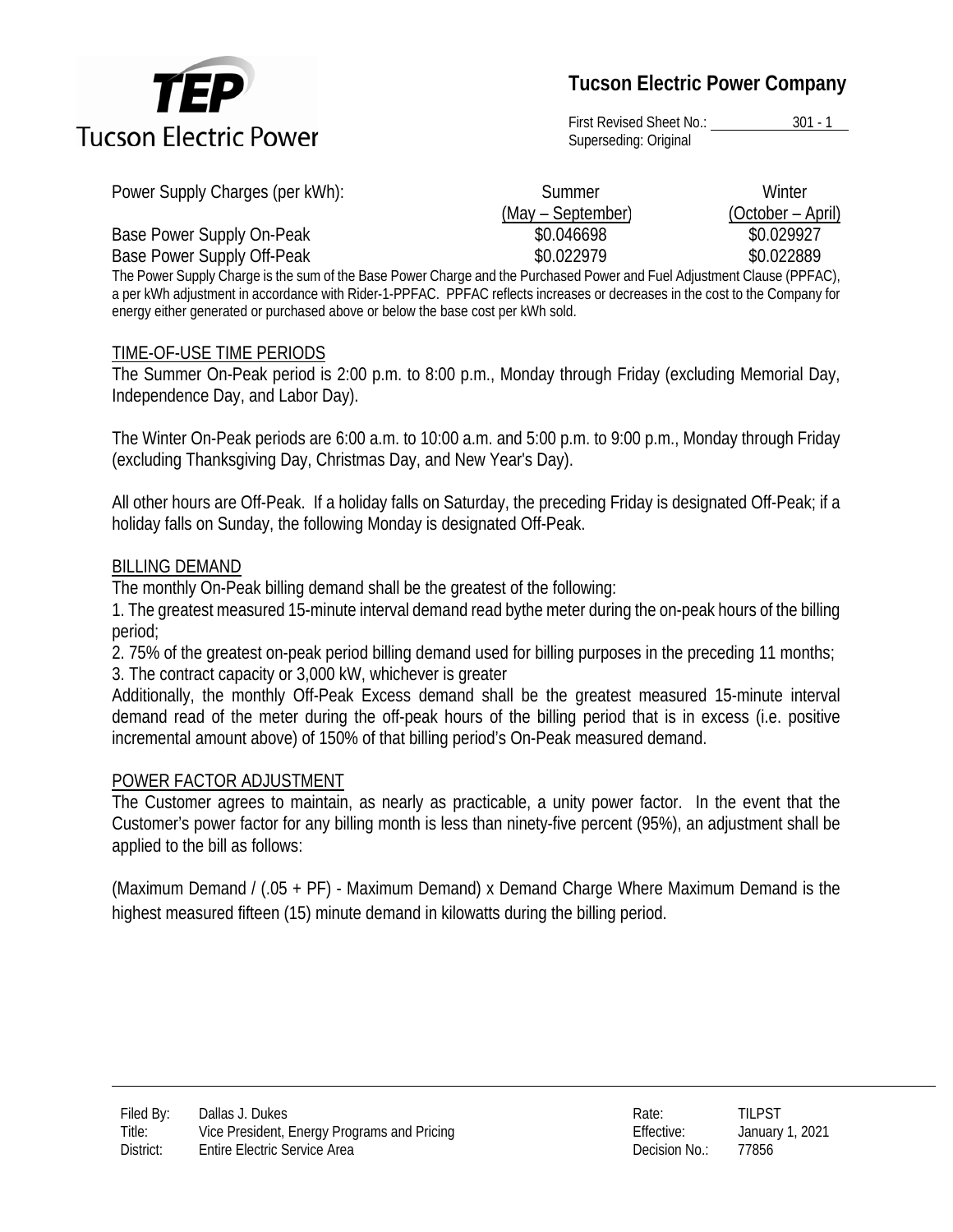



First Revised Sheet No.: 301 - 2 Superseding: Original

# POWER FACTOR

1. The Company may require the Customer by written notice to either maintain a specified minimum lagging power factor or the Company may after thirty (30) days install power factor corrective equipment and bill the Customer for the total costs of this equipment and installation.

1. 2. In the case of apparatus and devices having low power factor, now in service, which may hereafter be replaced, and all similar equipment hereafter installed or replaced, served under general commercial schedules, the Company may require the Customer to provide, at the Customer's own expense, power factor corrective equipment to increase the power factor of any such devices to not less than ninety (90) percent.

2. 3. If the Customer installs and owns the capacitors needed to supply their reactive power requirements, then the Customer must equip them with suitable disconnecting switches, so installed that the capacitors will be disconnected from the Company's lines whenever the Customer's load is disconnected from the Company's facilities.

3. 4. Gaseous tube installations totaling more than one thousand (1,000) volt-amperes must be equipped with capacitors of sufficient rating to maintain a minimum of ninety percent (90%) lagging power factor.

4. 5. Company installation and removal of metering equipment to measure power factor will be at the discretion of the Company.

## DIRECT ACCESS

A Customer's Direct Access bill will include all unbundled components except those services provided by a qualified third party. Those services may include Metering (Installation, Maintenance and/or Equipment), Meter Reading, Billing and Collection, Transmission and Generation. If any of these services are not available from a third party supplier and must be obtained from the Company, the rates for Unbundled Components set forth in this tariff will be applied to the customer's bill.

### FOR DIRECT ACCESS: ARIZONA INDEPENDENT SCHEDULING ADMINISTRATOR (AZISA) CHARGE

A charge per kWh shall, subject to FERC authorization, be applied for costs associated with the implementation of the AZISA in Arizona.

### TEP STATEMENT OF CHARGES

For all additional charges and assessments approved by the Arizona Corporation Commission see the TEP Statement of Charges which is available on TEP's website at www.tep.com.

### TAX CLAUSE

To the charges computed under the above rate, including any adjustments, shall be added the applicable proportionate part of any taxes or governmental impositions which are or may in the future be assessed on the basis of gross revenues of the Company and/or the price or revenue from the electric energy or service sold and/or the volume of energy generated or purchased for sale and/or sold hereunder.

### RULES AND REGULATIONS

The standard Rules and Regulations of the Company as on file with the Arizona Corporation Commission shall apply where not inconsistent with this rate.